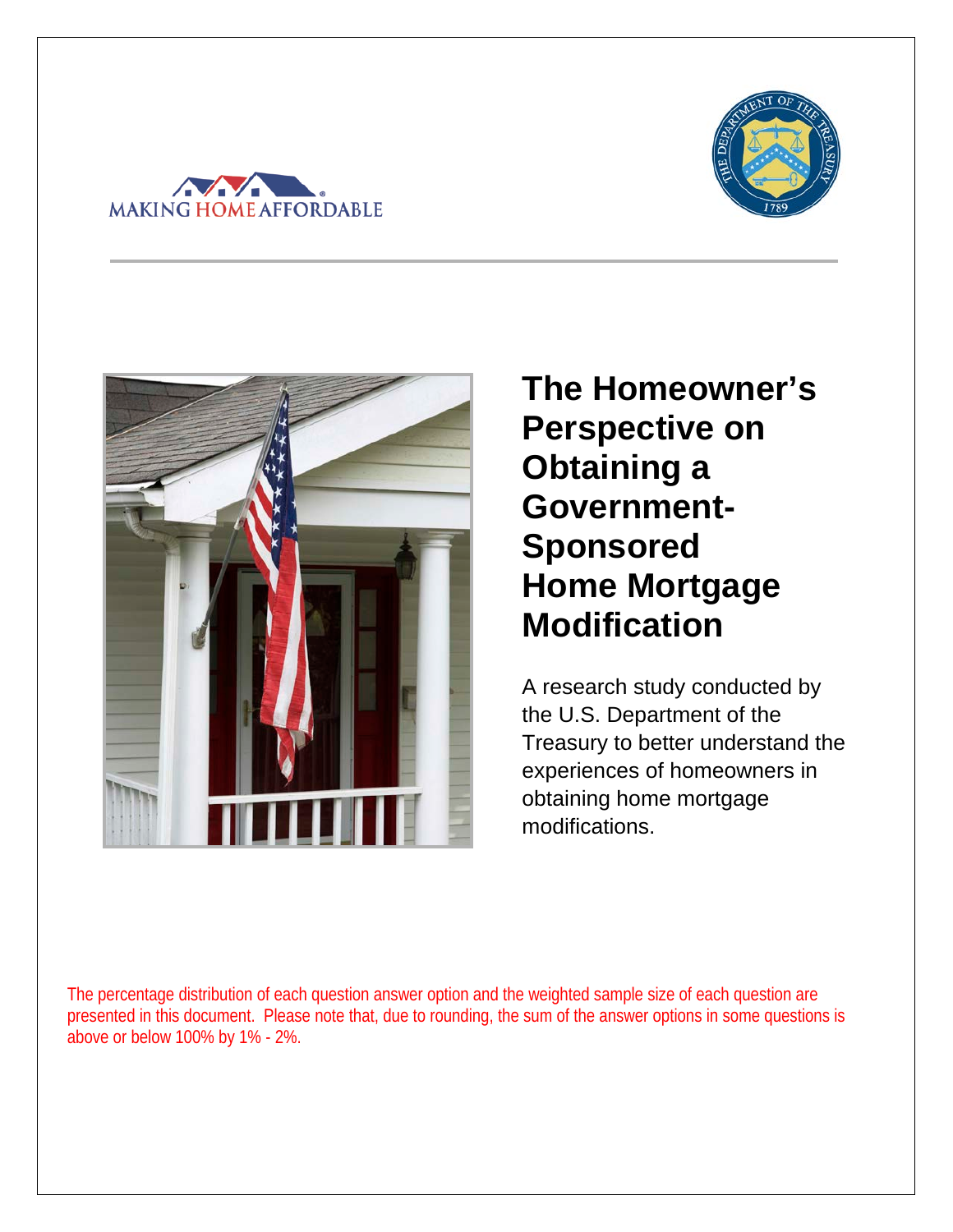### **1. During the next 12 months, do you think home prices in general will go up, go down, or stay the same as where they are now?** (n=2,737)

 $\Box$  Prices will go up (39%)  $\Box$  Prices will go down (10%)  $\Box$  Prices will remain about the same (33%)  $\Box$  Don't know/Not sure (18%)

### **Understanding at Time of Loan Modification**

This section is specifically about the mortgage loan modification you received during 2009-2013 under HAMP. Remember, if your loan was modified twice during this time period, please focus on the modification you received under HAMP in answering these questions, which was most likely your FIRST loan modification.

**2a. Were you aware that the loan modification you received during 2009-2013 was part of HAMP (Home Affordable Modification Program)?** (n=2,740)

 $\Box$  Yes (72%)  $\Box$  No (29%)

### **2b. In what year did you receive your HAMP loan modification?** (n=2,565)

- 2009 (20%)  $\Box$  2010 (24%)  $\Box$  2011 (25%) 2012 (17%)  $\Box$  2013 (15%)
- **3. Thinking back on your experience, overall, how satisfied were you with the loan modification process itself?** (n=2,768)
	- $\square$  Very dissatisfied (31%)  $\square$  Somewhat dissatisfied  $(16\%)$  $\Box$  Somewhat satisfied (29%)  $\Box$  Very satisfied (24%)
- **4. At the time your mortgage loan was modified, how satisfied were you with the new terms of the modified loan? (for example interest rate, monthly payment, length of term, etc.)** (n=2,774)
	- $\Box$  Very dissatisfied (28%)  $\square$  Somewhat dissatisfied  $(17%)$  $\Box$  Somewhat satisfied (29%)  $\Box$  Very satisfied (26%)
- **5. Did you consider the reduction in your monthly mortgage payment to be…** (n=2,730)
	- $\square$  Significant (23%)  $\Box$  Adequate (28%)  $\Box$  Minimal (44%)  $\square$  Don't recall (5%)
- **6. At the time, did you feel the modified loan provided you with a sufficient amount of relief?** (n=2,768)

 $\Box$  Yes (46%)  $\Box$  No (44%)  $\Box$  Wasn't sure (10%)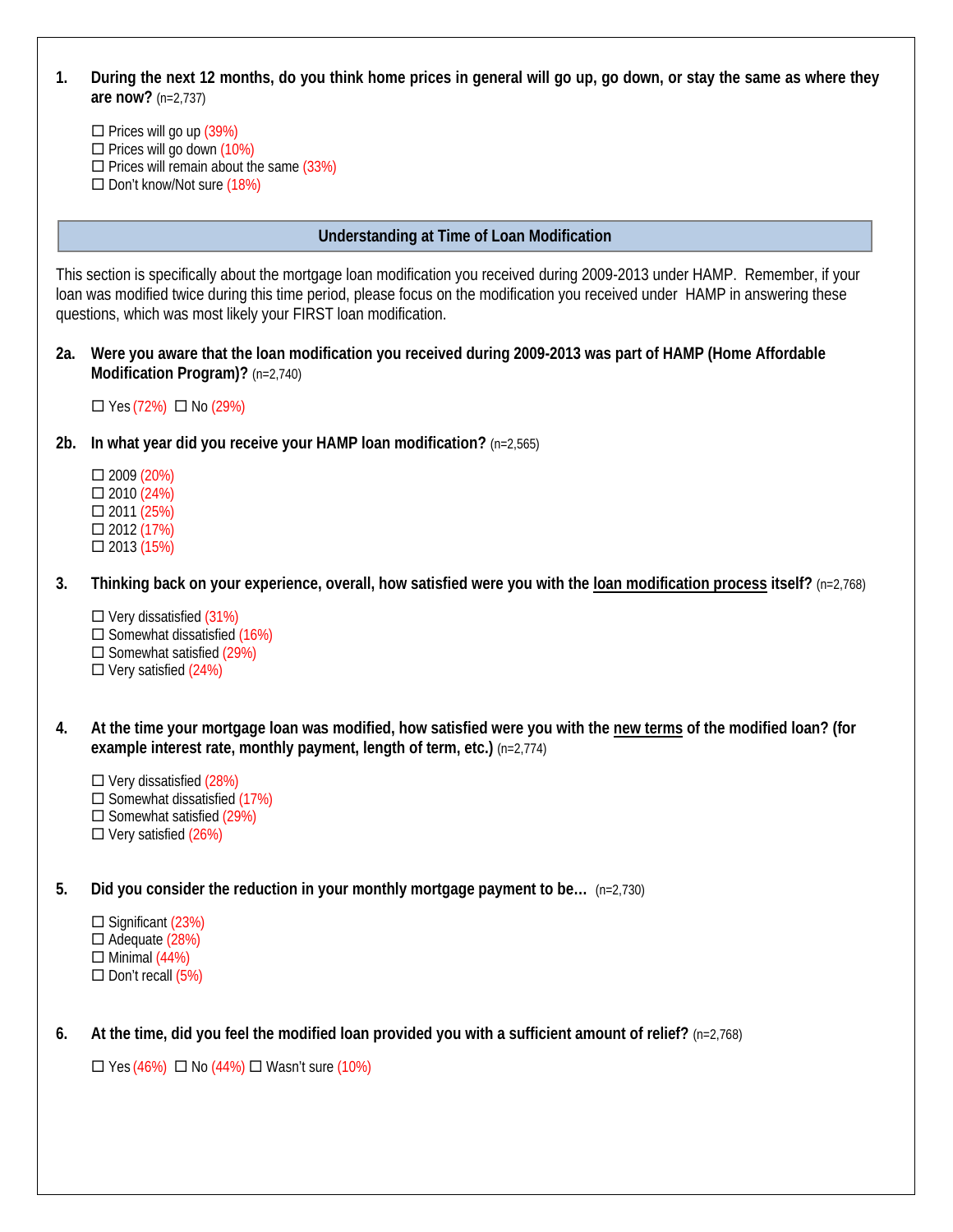| 7. | When your loan was modified, were you aware that, if you made timely payments, you could earn up to a \$1,000 per<br>year reduction for five years in the amount you owe on your mortgage? (n=2,720)                                                                                                                                                                                                                                                                                                                                                                                                   |                             |                                 |                       |                             |                   |  |  |  |  |
|----|--------------------------------------------------------------------------------------------------------------------------------------------------------------------------------------------------------------------------------------------------------------------------------------------------------------------------------------------------------------------------------------------------------------------------------------------------------------------------------------------------------------------------------------------------------------------------------------------------------|-----------------------------|---------------------------------|-----------------------|-----------------------------|-------------------|--|--|--|--|
|    | $\Box$ Yes (38%)<br>$\square$ No $\rightarrow$ Skip to Q8 (62%)                                                                                                                                                                                                                                                                                                                                                                                                                                                                                                                                        |                             |                                 |                       |                             |                   |  |  |  |  |
|    | (If Yes to 7) Did the "up to \$1,000 per year reduction" play any role in motivating you to make timely payments?<br>7a.<br>$(n=925)$                                                                                                                                                                                                                                                                                                                                                                                                                                                                  |                             |                                 |                       |                             |                   |  |  |  |  |
|    | $\Box$ Yes (62%)<br>$\Box$ No (38%)                                                                                                                                                                                                                                                                                                                                                                                                                                                                                                                                                                    |                             |                                 |                       |                             |                   |  |  |  |  |
|    | Mortgage Lender's Role at Time of Modification                                                                                                                                                                                                                                                                                                                                                                                                                                                                                                                                                         |                             |                                 |                       |                             |                   |  |  |  |  |
|    | This section is about the lender that worked with you to modify your mortgage loan under HAMP. (NOTE - the lender could<br>be a bank, a mortgage company, or another financial institution). Remember, if you have received two loan modifications<br>since 2009, please focus on the modification you received under HAMP in answering these questions, which was most likely your<br>FIRST loan modification.<br>Thinking back on your experience during the loan modification process, how satisfied were you with the lender<br>8.<br>that worked with you to modify your mortgage loan? (n=2,711) |                             |                                 |                       |                             |                   |  |  |  |  |
|    | $\Box$ Very dissatisfied (34%)<br>$\Box$ Somewhat dissatisfied (17%) $\Box$ Somewhat satisfied (30%)                                                                                                                                                                                                                                                                                                                                                                                                                                                                                                   |                             |                                 |                       | $\Box$ Very satisfied (20%) |                   |  |  |  |  |
| 9. | Considering some different aspects of your loan modification experience, how satisfied were you with the lender<br>on the following?                                                                                                                                                                                                                                                                                                                                                                                                                                                                   |                             |                                 |                       |                             |                   |  |  |  |  |
|    |                                                                                                                                                                                                                                                                                                                                                                                                                                                                                                                                                                                                        | Very<br><b>Dissatisfied</b> | Somewhat<br><b>Dissatisfied</b> | Somewhat<br>Satisfied | Very<br>Satisfied           | Not<br>Applicable |  |  |  |  |
|    | Providing a single point of contact for you to work with (n=2,685)                                                                                                                                                                                                                                                                                                                                                                                                                                                                                                                                     | $\Box$ (31%)                | $\Box$ (15%)                    | $\Box$ (27%)          | $\Box$ (25%)                | $\Box (2\%)$      |  |  |  |  |
|    | Communicating in languages other than English (n=2,642)                                                                                                                                                                                                                                                                                                                                                                                                                                                                                                                                                | $\Box$ (9%)                 | $\Box$ (5%)                     | $\Box$ (13%)          | $\Box$ (16%)                | $\Box(57%)$       |  |  |  |  |
|    | Explaining the terms of the modified loan clearly $(n=2,703)$                                                                                                                                                                                                                                                                                                                                                                                                                                                                                                                                          | $\Box$ (24%)                | $\Box$ (17%)                    | $\Box$ (33%)          | $\Box$ (24%)                | $\Box$ (1%)       |  |  |  |  |
|    | Working well with you on collecting documents/paperwork (n=2,704) $\Box$ (28%)                                                                                                                                                                                                                                                                                                                                                                                                                                                                                                                         |                             | $\Box$ (16%)                    | $\Box$ (29%)          | $\Box$ (26%)                | $\Box$ (1%)       |  |  |  |  |
|    | Consistently responding to you in a timely manner (n=2,702)                                                                                                                                                                                                                                                                                                                                                                                                                                                                                                                                            | $\Box$ (30%)                | $\Box$ (17%)                    | $\Box$ (28%)          | $\Box$ (24%)                | $\Box$ (1%)       |  |  |  |  |
|    | Giving you a loan modification solution that met your needs $(n=2,719)\Box$ (33%)                                                                                                                                                                                                                                                                                                                                                                                                                                                                                                                      |                             | $\Box$ (16%)                    | $\Box$ (27%)          | $\Box$ (24%)                | $\Box$ (1%)       |  |  |  |  |
|    | Accurately calculating the amount of the reduced monthly<br>mortgage payment of your modified loan (n=2,717)                                                                                                                                                                                                                                                                                                                                                                                                                                                                                           | $\Box$ (29%)                | $\Box$ (16%)                    | $\Box$ (29%)          | $\Box$ (25%)                | $\Box$ (2%)       |  |  |  |  |
|    | <b>Changes Since Modification</b>                                                                                                                                                                                                                                                                                                                                                                                                                                                                                                                                                                      |                             |                                 |                       |                             |                   |  |  |  |  |
|    | This section is about the changes and life events that may have caused you to fall behind on mortgage payments after your HAMP<br>loan modification.                                                                                                                                                                                                                                                                                                                                                                                                                                                   |                             |                                 |                       |                             |                   |  |  |  |  |

**10. Since your loan was modified, have you seen your household income…?** (n=2,725) *Select one answer*

□ Significantly Decrease (15% or more) (38%) □ Slightly Decrease (3%-14%) (20%)  $\square$  Stay about the same  $\rightarrow$  Skip to Q11 (30%)

 $\square$  Slightly Increase (3%-14%) (10%)

 $\square$  Significantly Increase (15% or more) (3%)

**10a. Would you say the income change selected at Q10 (decrease/increase) is temporary or permanent?**   $(n=1,863)$ 

 $\Box$  Temporary (39%)  $\Box$  Permanent (61%)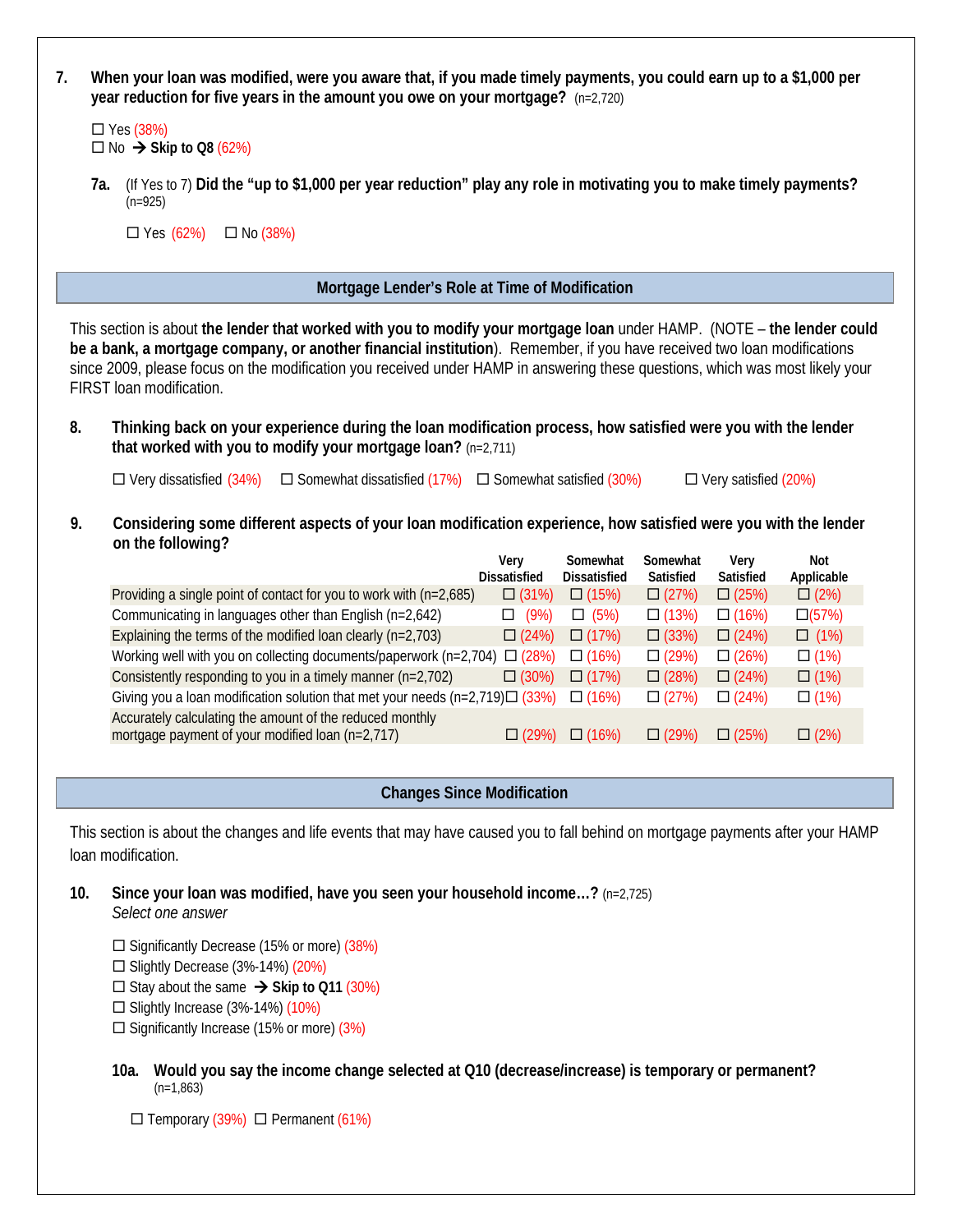**11. Since your loan modification, have you seen your living expenses…?** (n=2,685) *Select one answer*

 $\square$  Significantly Decrease (15% or more) (9%)

 $\square$  Slightly Decrease (3%-14%) (11%)

 $\square$  Stay about the same  $\rightarrow$  Skip to Q12 (26%)

 $\Box$  Slightly Increase (3%-14%) (33%)

 $\square$  Significantly Increase (15% or more) (21%)

**11a. Would you say the living expense change selected at Q11 (decrease/increase) is temporary or permanent?** (n=1,920)

 $\Box$  Temporary (26%)  $\Box$  Permanent (74%)

**12. Which specific factors below (if any) have played a part in falling behind on the payments towards your modified loan?**  *Select all that apply* (n=2,723)

## **General Factors…**

- $\Box$  The reduction in my payments after loan modification was inadequate from the beginning (48%)
- $\Box$  Because the home value dropped so much, it did not make financial sense to keep making payments (21%)

### **My household INCOME has DROPPED since the loan modification due to…**

- $\Box$  Job loss (you, spouse, another household member) (38%)
- $\Box$  Reduced hours at job (21%)
- $\Box$  Pay cut at job (15%)
- $\Box$  Failure of a business owned by a household member (8%)
- $\Box$  A disability / unable to work (20%)
- $\Box$  Divorce / Separation / Spouse death  $(11%)$
- $\Box$  Other reason for income drop (22%)

### **My household EXPENSES have INCREASED since the loan modification due to…**

- $\Box$  Just getting married (1%)
- $\Box$  Having a child (4%)
- $\Box$  Taking care of aging parent/s (9%)
- $\Box$  A major medical expense (24%)
- $\Box$  Major, unexpected car or household repairs (28%)
- $\Box$  Involved in a lawsuit (3%)
- $\Box$  Credit card debt (19%)
- $\square$  Cost of homeownership (repairs, property tax, utilities, insurance, etc.) (41%)
- $\Box$  Other loans (auto, student, business, etc.) (19%)
- $\Box$  Other reason for expense increase (23%)
- $\Box$  None of the above factors apply to my situation (16%)

# **13. Overall, which option below would you say is the BIGGEST REASON you have missed mortgage payments after your loan modification?** (n=2,607)

*Select one answer*

- $\Box$  Lower income than before (31%)
- $\Box$  Higher expenses than before (10%)
- $\Box$  The monthly mortgage payments after loan modification were not reduced enough in the first place (25%)
- $\Box$  Because the home value dropped so much, no longer made financial sense to keep making payments (4%)
- $\Box$  Other (30%)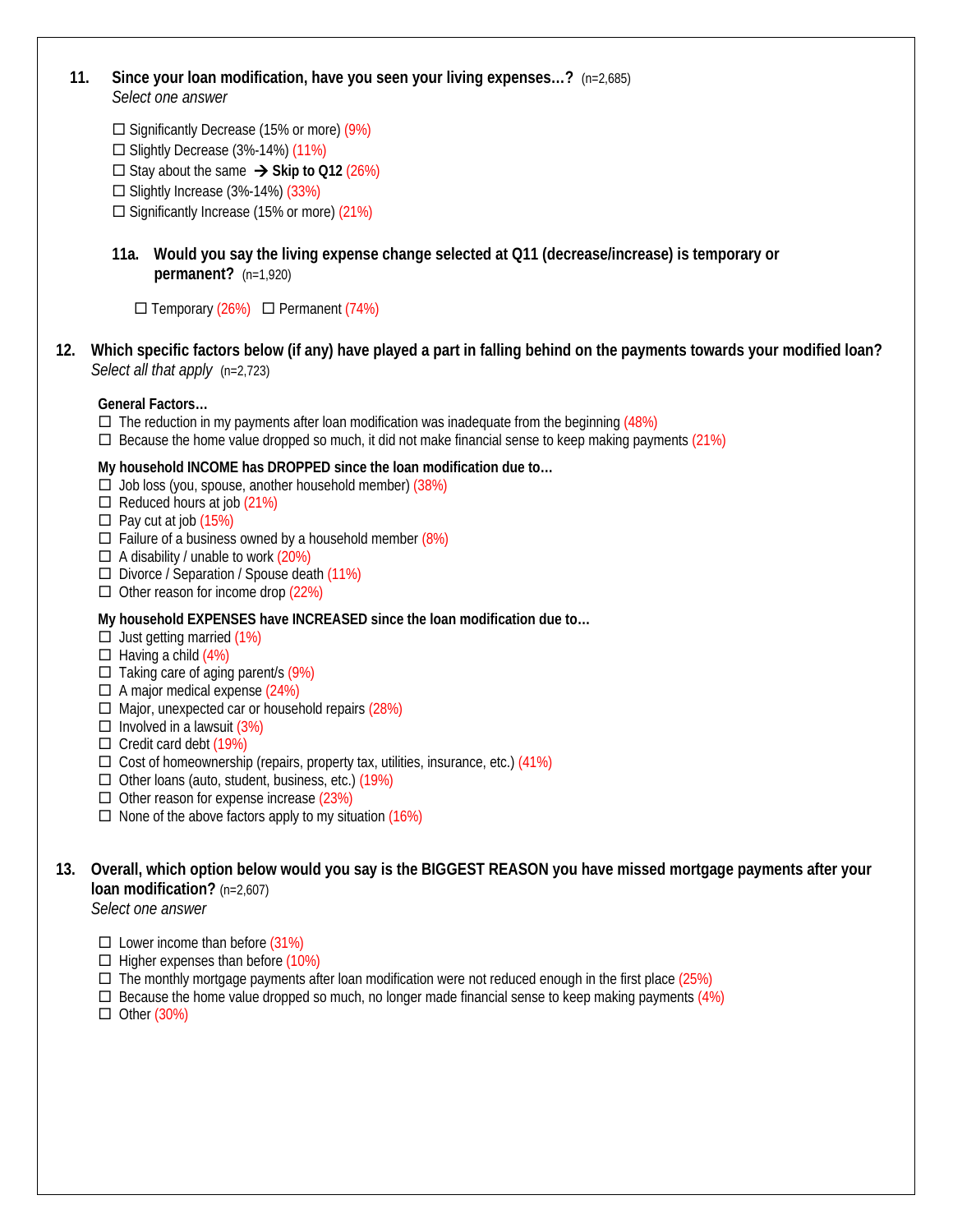### **Post Modification Outcomes**

This section is about the experience you had with your lender when you started missing payments on your HAMP modified loan.

**14. When you first missed payments on your HAMP modified loan, did you attempt to contact the lender to discuss the payment issue?** (n=2,585)

 $\Box$  Yes (81%)  $\Box$  No  $\rightarrow$  Skip to Q15 (19%)

 **14a.** (If Yes to 14) **Did you feel the lender was responsive?** (n=1,944)

 $\Box$  Yes (42%)  $\Box$  No (58%)

- **15. Did the lender contact you after you missed payments on the modified loan?** *Select all that apply* (n=2,562)
	- $\Box$  Yes, I received a letter (66%)
	- $\Box$  Yes, I received a phone call (50%)
	- $\Box$  Yes, I received an email (4%)
	- No, I did not hear from the bank / lender **Skip to Q16** (17%)

**15a.** (If Yes to 15) **What, if any, options did the lender offer to help your situation?** *Select all that apply* (n=2,069)

- $\Box$  Offered a plan to enable me to catch up on my payments (a repayment plan) (28%)
- $\Box$  Offered another modification to my loan (31%)
- $\Box$  Suggested a short sale (selling your home for less than the balance remaining on your mortgage) (40%)
- $\Box$  Suggested a deed-in-lieu of foreclosure or mortgage release (you, the homeowner, voluntarily transfer the ownership of your property to your lender in exchange for a release from your mortgage loan and payments) (24%)
- $\Box$  Other offer/suggestion (9%)
- $\Box$  Did NOT offer or suggest any options (21%)
- **16. Did you ever call the Homeowner's HOPE™ Hotline (1-888-995-HOPE) to seek assistance after you had difficulties making your payments on your modified loan?** (n=2,615)
	- $\Box$  Yes (41%)  $\Box$  No (59%)
- **17. What has ended up happening with your home and the modified loan?** *Select one answer* (n=2,583)
	- $\Box$  In the midst of a plan to catch up on my payments (a repayment plan) (21%)
	- $\Box$  Received another loan modification (27%)
	- $\Box$  Trying to sell or sold the home (traditional or short sale) (10%)
	- $\Box$  In the process of a deed-in-lieu of foreclosure or mortgage release (you, the homeowner, voluntarily transfer the ownership of your property to your lender in exchange for a release from your mortgage loan and payments) (2%)
	- $\Box$  In or completed foreclosure (6%)
	- $\Box$  Other (34%)
- **18. What is your level of satisfaction with this outcome?** (n=2,622)
	- $\Box$  Very dissatisfied (37%)
	- $\Box$  Somewhat dissatisfied (17%)
	- $\Box$  Somewhat satisfied (29%)
	- $\Box$  Very satisfied (18%)
- **19. How satisfied were you with the overall efforts made by your lender to help you find a solution after you missed payments on your modification loan?** (n=2,602)
	- $\Box$  Very dissatisfied (43%)
	- $\Box$  Somewhat dissatisfied (17%)
	- $\Box$  Somewhat satisfied (24%)
	- $\Box$  Very satisfied  $(16%)$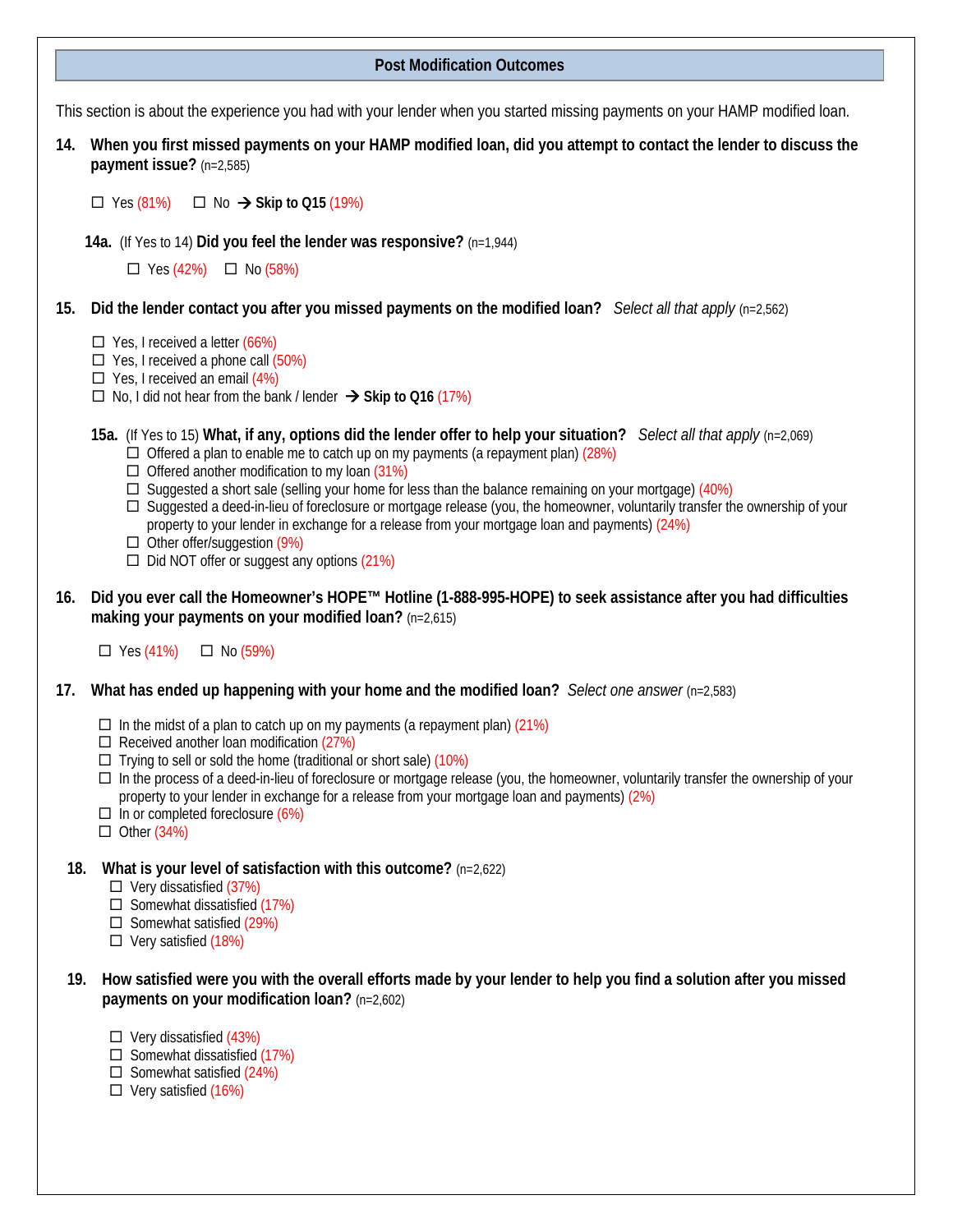#### **Getting Expert Advice**

**20. After you received your HAMP loan modification, did the lender recommend talking with any housing experts or financial advisors to get advice?** (n=2,703)

 $\Box$  Yes (31%)  $\Box$  No (69%)

**21. Did you at any time ever use a housing expert or financial advisor to get advice in making your mortgage payments on your HAMP modified loan?** (n=2,663)

 $\Box$  Yes  $\rightarrow$  Skip to Q22 (30%)  $\Box$  No (70%)

**21a.** (If No to 21) **Why did you choose NOT to use expert advice on your situation?** (n=1,675) *Select all that apply*

 $\Box$  Too busy / Just didn't get around it  $(6\%)$  $\Box$  Didn't think it would help  $(35%)$  $\Box$  Felt it was a private matter (7%)  $\Box$  Just didn't want to talk or think about it (5%)  $\square$  Did not have access to a housing expert or financial advisor to help me (43%)  $\Box$  Other (24%)

**21b.** (If No to 21) **If you had been offered the opportunity to get free advice from a housing expert or financial advisor, would you have taken it?** (n=1,637)

 $\Box$  Yes (82%)  $\Box$  No (18%) **Skip to 26 in Next Section**

**22.** (If Yes to 21) **Which type(s) of expert or advisor did you use?** *Select all that apply* (n=781)

 $\Box$  A professional from the lender (23%)  $\Box$  A professional from a 3rd party organization not associated with the lender (76%)  $\Box$  A friend or colleague I trust (not a professional expert) (10%)

**23.** (If Yes to 21) **How did you communicate with the person(s) who provided advice?** (n=788) *Select all that apply*

 $\Box$  In person (49%)  $\Box$  Over the phone (70%)  $\square$  By e-mail  $(21%)$  $\Box$  Web chat  $(2%)$ 

**24.** (If Yes to 21) **As best as you can recall, what topics were discussed?** *Select all that apply* (n=737)

 Ways to reduce debt (58%)  $\Box$  Tips to manage household finances (44%)  $\Box$  Using a budget (41%)  $\square$  Developing a personalized action plan (42%)  $\Box$  Other (32%)

**25.** (If Yes to 21) **Overall, how helpful did you find the advice you were given?** (n=780)

 $\square$  Very helpful (42%)  $\square$  Somewhat helpful  $(34%)$  $\Box$  Not very helpful  $(14%)$  $\Box$  Not at all helpful  $(11%)$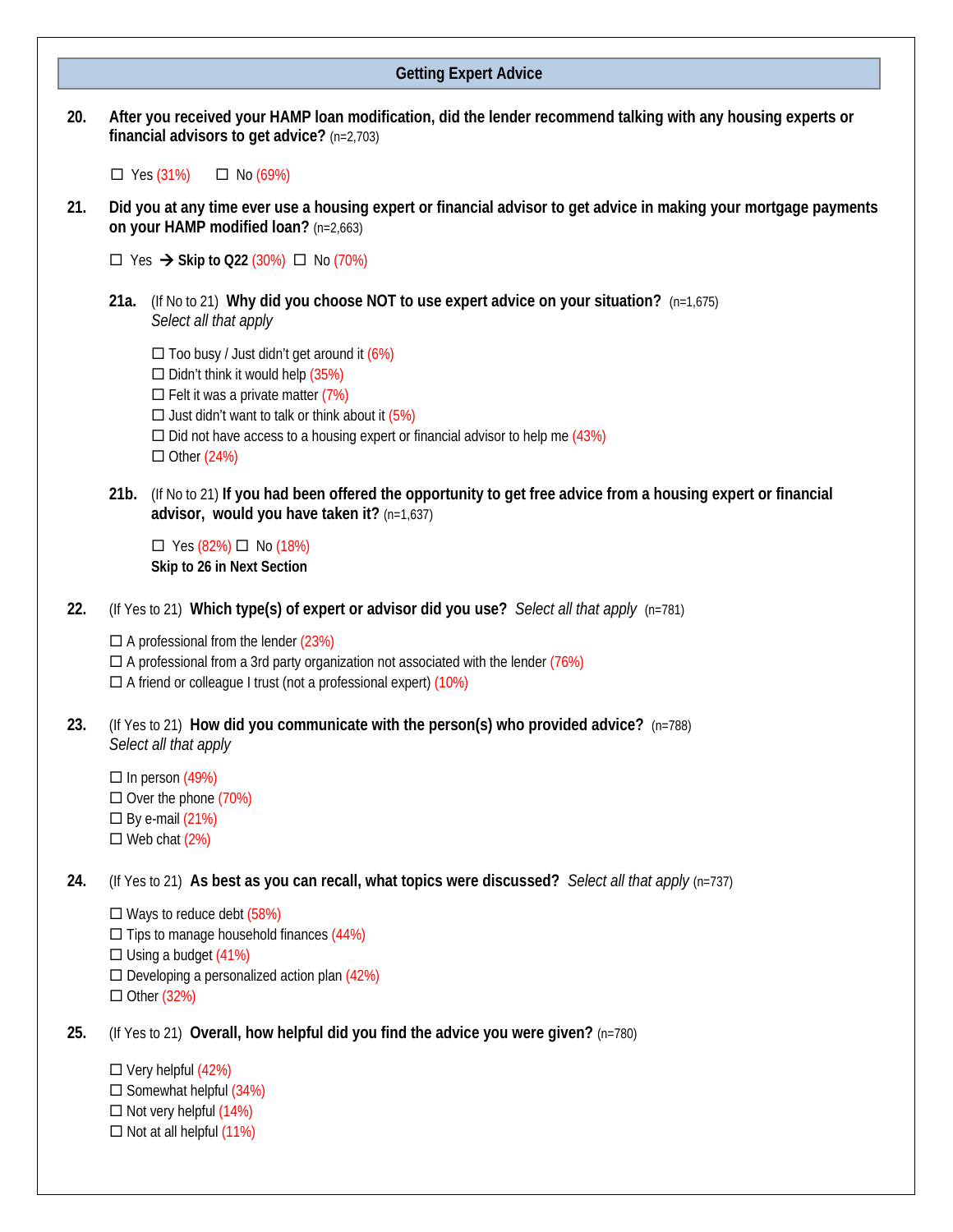## **Demographics**

This last section is just to help us understand more about homeowners who have modified loans.

- **26. What other outstanding debt do you currently have?** *Select all that apply* (n=2,608)
	- $\Box$  Credit card(s) (54%)  $\Box$  Auto loan(s) (49%)  $\Box$  Home equity loan(s)/line of credit (13%)  $\Box$  Personal loan(s) (23%)  $\Box$  Student loan(s) (28%)  $\Box$  Other (29%)
- **27. Do you personally know any people who have defaulted on a mortgage?** (n=2,734)
	- $\Box$  Yes (60%)  $\Box$  No (40%)
- **28. How would you describe the homeownership experience overall for you and your family?** (n=2,719)
	- $\Box$  Very positive (37%)  $\square$  Somewhat positive (36%)  $\square$  Somewhat negative (16%)  $\square$  Very negative  $(11\%)$
- **29. Please indicate how much you agree or disagree with each statement below.**

|                                                              | <b>Disagree</b><br>Strongly | <b>Disagree</b><br>Somewhat | <b>Neither</b> | Agree<br>Somewhat | Agree<br>Strongly |
|--------------------------------------------------------------|-----------------------------|-----------------------------|----------------|-------------------|-------------------|
| I am a spender rather than a saver $(n=2,674)$               | $\Box$ (31%)                | $\Box$ (22%)                | $\Box$ (23%)   | $\Box$ (20%)      | $\Box$ (4%)       |
| I carefully plan my household's budget (n=2,668)             | $\Box$ (3%)                 | $\Box$ (8%)                 | $\Box$ (6%)    | $\Box$ (42%)      | $\Box$ (41%)      |
| I often feel like I am living paycheck to paycheck (n=2,712) | $\Box$ (4%)                 | $\Box$ (4%)                 | $\Box$ (4%)    | $\Box$ (24%)      | $\Box$ (64%)      |
| I know how to manage my money $(n=2,680)$                    | $\Box$ (2%)                 | $\Box$ (6%)                 | $\Box$ (6%)    | $\Box$ (47%)      | $\Box$ (38%)      |
| Being late on my payments makes me feel uneasy (n=2,694)     | $\Box$ (4%)                 | $\Box$ (1%)                 | $\Box$ (2%)    | $\Box$ (11%)      | $\Box$ (83%)      |

- **30. Do you still live in the home on which you got the modified loan?** (n=2,684)
	- $\Box$  Yes (89%)  $\Box$  No  $\rightarrow$  Skip to Q31 (11%)
	- **30a.** (If Yes to 30) **Thinking about the value of your home today, compared to what you paid for the home when you bought it, would you say your home is now worth…?** *Select one answer* (n=2,207)
	- $\Box$  At least 20% more than what you paid for it (19%)
	- $\Box$  About 5-20% more than what you paid for it (13%)
	- $\Box$  About the same you paid for it (9%)
	- $\Box$  About 5-20% less than what you paid for it (15%)
	- $\Box$  At least 20% less than what you paid for it (43%)
	- **30b.** (If Yes to 30) **Thinking about the total amount you owe on your home (including first mortgage, second mortgage, and home equity line of credit, if any) compared to the value of your home today, would you say the total amount you owe on your home is…?**  *Select one answer* (n=2,193)
	- $\Box$  At least 20% more than the value of your home (42%)
	- $\Box$  About 5-20% more than the value of your home (16%)
	- $\Box$  About the same as the value of your home (13%)
	- $\Box$  About 5-20% less than the value of your home (10%)
	- $\Box$  At least 20% less than the value of your home (19%)